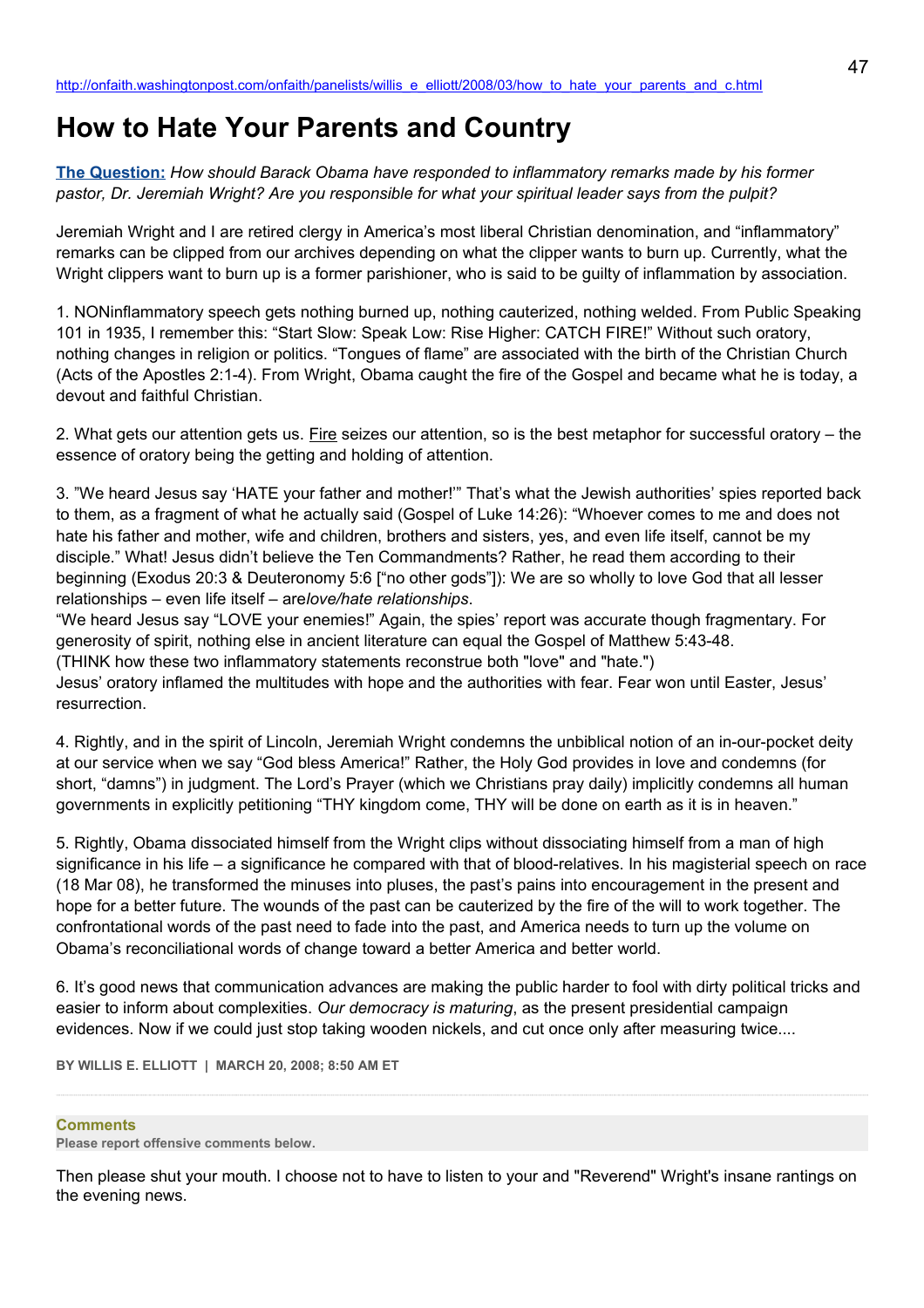Words with very important theological impact:

"Heaven is a spirit state. No physical bodies abide there."

"In three controversial Wednesday Audiences, Pope John Paul II pointed out that the essential characteristic of heaven, hell or purgatory is that they are states of being of a spirit (angel/demon) or human soul, rather than places, as commonly perceived and represented in human language. This language of place is, according to the Pope, inadequate to describe the realities involved, since it is tied to the temporal order in which this world and we exist. In this he is applying the philosophical categories used by the Church in her theology and saying what St. Thomas Aquinas said long before him."

## **<http://eternal-word.com/library/PAPALDOC/JP2HEAVN.HTM>**

The Vatican quickly embellished this story with a lot CYAP

**POSTED BY: CONCERNED THE CHRISTIAN NOW LIBERATED | MARCH 22, 2008 6:14 AM [REPORT OFFENSIVE COMMENT](mailto:blogs@washingtonpost.com?subject=On%20Faith%20Panelists%20Blog%20%20%7C%20%20Concerned%20the%20Christian%20Now%20Liberated%20%20%7C%20%20How%20to%20Hate%20Your%20Parents%20and%20Country%20%20%7C%20%202859641&body=%0D%0D%0D%0D%0D================%0D?__mode=view%26_type=comment%26id=2859641%26blog_id=618)**

Dear Rev Elliott

I wish you a wonderful Easter 2008!

Soja John Thaikattil Sydney, Australia

**POSTED BY: SOJA JOHN THAIKATTIL, SYDNEY, AUSTRALIA | MARCH 22, 2008 5:38 AM [REPORT OFFENSIVE COMMENT](mailto:blogs@washingtonpost.com?subject=On%20Faith%20Panelists%20Blog%20%20%7C%20%20Soja%20John%20Thaikattil,%20Sydney,%20Australia%20%20%7C%20%20How%20to%20Hate%20Your%20Parents%20and%20Country%20%20%7C%20%202859330&body=%0D%0D%0D%0D%0D================%0D?__mode=view%26_type=comment%26id=2859330%26blog_id=618)**

(off course, it's not the real speach, it's the state of the union adress, rearranged by people who hate their country)

**POSTED BY: KYLE | MARCH 22, 2008 1:09 AM [REPORT OFFENSIVE COMMENT](mailto:blogs@washingtonpost.com?subject=On%20Faith%20Panelists%20Blog%20%20%7C%20%20Kyle%20%20%7C%20%20How%20to%20Hate%20Your%20Parents%20and%20Country%20%20%7C%20%202856701&body=%0D%0D%0D%0D%0D================%0D?__mode=view%26_type=comment%26id=2856701%26blog_id=618)**

Hm.. a comment of mine with a youtube link has disappeared. But surely, anyone who types "The real speech of George W Bush" in youtube can still find it.

**POSTED BY: KYLE | MARCH 22, 2008 12:54 AM [REPORT OFFENSIVE COMMENT](mailto:blogs@washingtonpost.com?subject=On%20Faith%20Panelists%20Blog%20%20%7C%20%20Kyle%20%20%7C%20%20How%20to%20Hate%20Your%20Parents%20and%20Country%20%20%7C%20%202856577&body=%0D%0D%0D%0D%0D================%0D?__mode=view%26_type=comment%26id=2856577%26blog_id=618)**

James Cone DOES INDEED Preach Hate

IN the video clip James cites, James Cone says that all true Christians should HATE INJUSTICE. Imagine.

He also makes the outlandish statement that people in power tend to be more concerned with preserving their power than in Eliminating Injustice. Imagine.

I didn't hear him say black people should hate black people.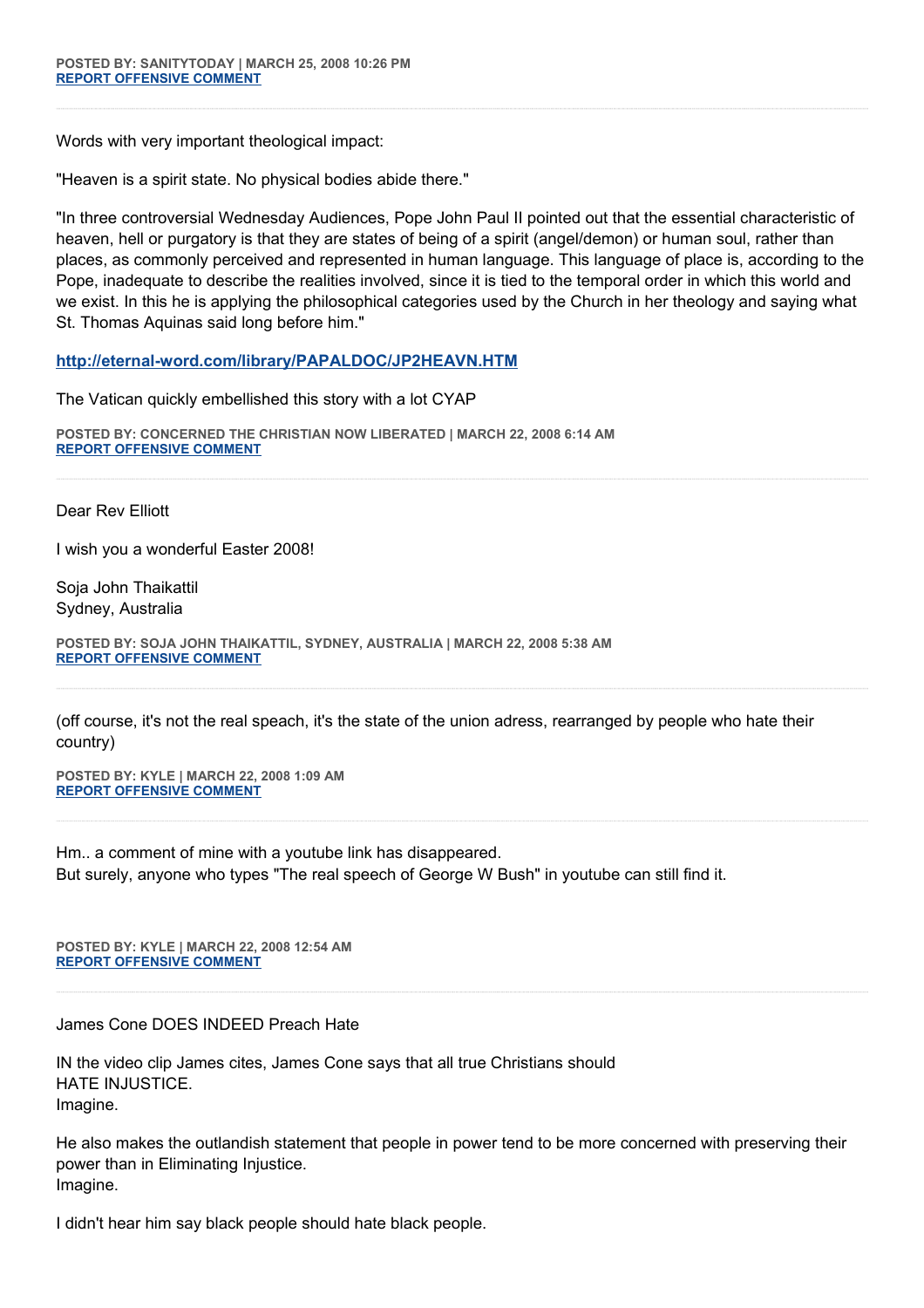Well Done.

Even Henry James applauds you.

As today reminds us, Jesus attracted enough attention with his oratory to get crucified, because he was a threat to the power of his society. Here on earth, indeed.

Beethoven also "preached" that All Men Would Become Brothers in some ideal "kingdom" that was not here yet on earth.

The great artists are doing the same work as the great prophets: showing us the Truth that most people dare not speak.

Your column here applauds courageous truth telling. Bravo.

**POSTED BY: HENRY JAMES | MARCH 21, 2008 9:33 PM [REPORT OFFENSIVE COMMENT](mailto:blogs@washingtonpost.com?subject=On%20Faith%20Panelists%20Blog%20%20%7C%20%20Henry%20James%20%20%7C%20%20How%20to%20Hate%20Your%20Parents%20and%20Country%20%20%7C%20%202854877&body=%0D%0D%0D%0D%0D================%0D?__mode=view%26_type=comment%26id=2854877%26blog_id=618)**

BLACK THEOLOGY of LIBERATION

A Conversation with James Cone:

**<http://www.youtube.com/watch?v=-1X5sZ6Q4Fw>**

Must see. Power is not Black or White-

Knowledge is Power..

**POSTED BY: JAMES | MARCH 21, 2008 8:34 PM [REPORT OFFENSIVE COMMENT](mailto:blogs@washingtonpost.com?subject=On%20Faith%20Panelists%20Blog%20%20%7C%20%20james%20%20%7C%20%20How%20to%20Hate%20Your%20Parents%20and%20Country%20%20%7C%20%202854331&body=%0D%0D%0D%0D%0D================%0D?__mode=view%26_type=comment%26id=2854331%26blog_id=618)**

Anyway, it's a good idea to love your enemies, lest you become them.

**POSTED BY: KYLE | MARCH 21, 2008 8:31 PM [REPORT OFFENSIVE COMMENT](mailto:blogs@washingtonpost.com?subject=On%20Faith%20Panelists%20Blog%20%20%7C%20%20Kyle%20%20%7C%20%20How%20to%20Hate%20Your%20Parents%20and%20Country%20%20%7C%20%202854317&body=%0D%0D%0D%0D%0D================%0D?__mode=view%26_type=comment%26id=2854317%26blog_id=618)**

Did anyone see the title of Susan Jacoby's essay?

"Memo to Candidates: Pick a Feel Good Pastor"

This is relevant to Dr. Willis's essay. If a candidate does not want any controversy AT ALL, then he should go to a vanilla church where the preacher is about as interesting as the hummmmm of the air-conditioner. I have been to many churches like that.

But what is the point?

Most religious people like to give lip-service to the idea of "being religious" but then that is about all there is to it.

**POSTED BY: DANIEL IN THE LION'S DEN | MARCH 21, 2008 2:33 PM [REPORT OFFENSIVE COMMENT](mailto:blogs@washingtonpost.com?subject=On%20Faith%20Panelists%20Blog%20%20%7C%20%20Daniel%20in%20the%20Lion)**

Thankyou Mr. Bullfeathers. I would like to second that very last thought of yours.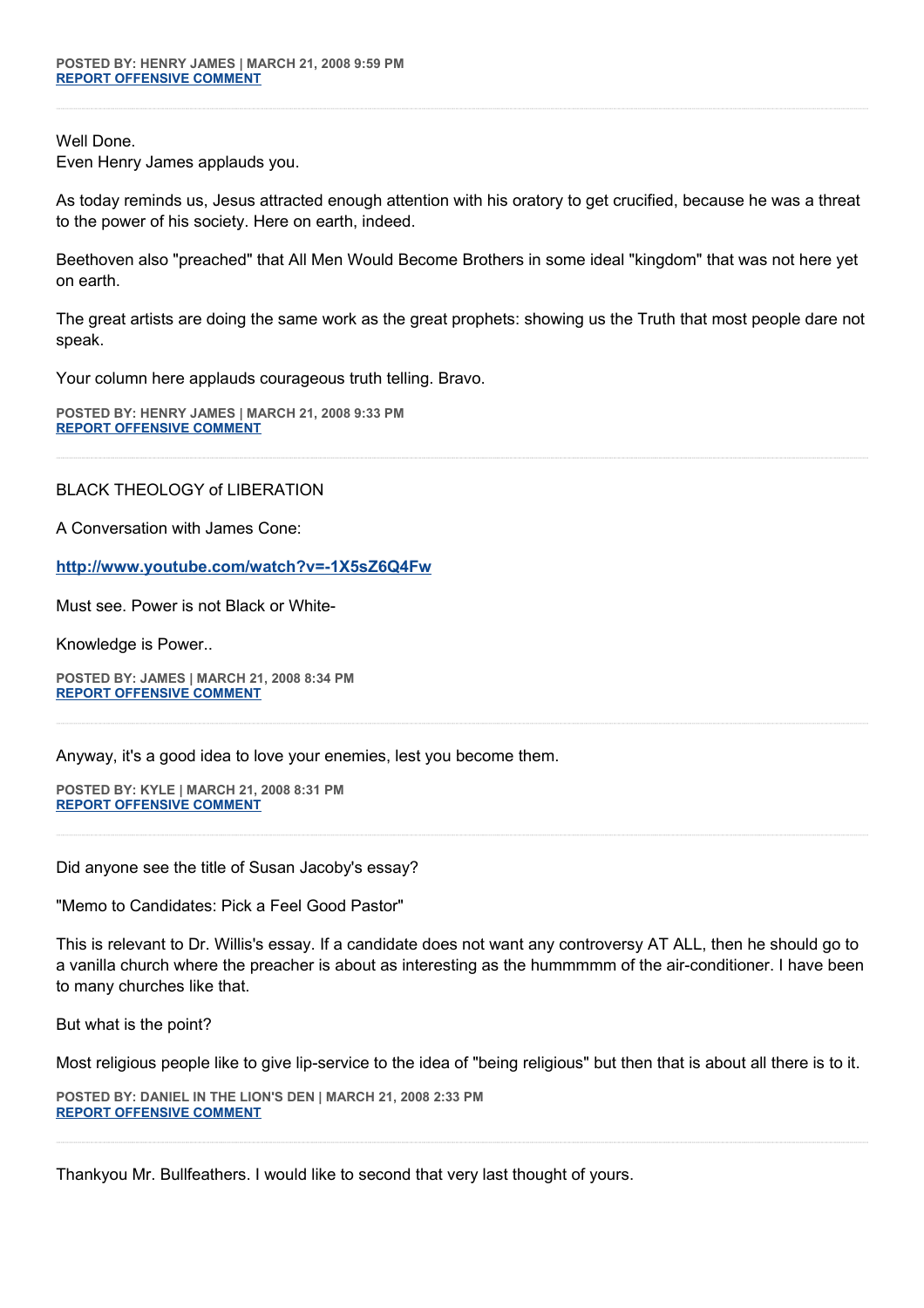# GaryD,

If you actually look at the numbers you will see that the amount of federal spending as a percentage of GDP is not a strong function of which party is in office. It tends to grow a little more under republican administrations.

The biggest partisan difference in total federal spending is that republicans tend to lower taxes, which results in deficit spending. This adds to the national debt and burdens future generations.

Your incessant incantations about Obama and big government are a load of bunk.

**POSTED BY: BULLFEATHERS | MARCH 21, 2008 1:35 PM [REPORT OFFENSIVE COMMENT](mailto:blogs@washingtonpost.com?subject=On%20Faith%20Panelists%20Blog%20%20%7C%20%20Bullfeathers%20%20%7C%20%20How%20to%20Hate%20Your%20Parents%20and%20Country%20%20%7C%20%202850893&body=%0D%0D%0D%0D%0D================%0D?__mode=view%26_type=comment%26id=2850893%26blog_id=618)**

garyd:

Mr Elliot the chief problem I have with obama and most others on the left is that rather than God what they truly worship is an all encompassing government.

----------------------------

## Rrrreally?

Sometimes I wonder what it feels to be like Bush Sr. I guess if he had kept a diary it would be something like this.

"...Today I checked the camera footage from Junior's room. He was still awake at 2 AM, he had locked the door and he was watching something on TV. I got very worried - was he watching PORN?! I swung the camera towards the TV. Yes! It was showing explosions, people blown to bits, corpses! What! Necrofilia? SM? Does Junior have a fetish for cross-dressing as a middle-eastern tyrant? Then I noticed the logo in the corner of the screen - "CNN". Phew, I got so worried..."

"... I noticed that Junior acts and speaks in an arrogant and who-am-I-you-are-dirt manner. I watched him closely for a week on the CCTV. Yes! He does act like he is the king-of-the-world and has no regard for others. It all pointed to one conclusion - he is taking cocaine, he's displaying all the signs of a coke-head! I resolved to not leave the CCTV room until I have caught him in the act. Several months latter I realised that this is how he is, it's just his personality. Phew! I was so worried there..."

-50 years latter-

"..If only I had made Junior watch porn! If only I had made him smoke grass!.."

Ok.. maybe I'm unfair to certain Republicans. I'm sure that George things that all people are good, and that democracy is the natural state of affairs. I'm sure he thinks that democracy just springs from the air, that at the very moment tyrants are removed from their positions people turn into teletubbies.

I'm sure he thinks that two revolutions and two world wars are just minor glitches in world history, since some French kings got decapitated.

But no, it's all Robespiere's fault. If only he had the presence of mind to declare "MISSION ACCOMPLISHED" after the absolute monarchy fell.

But no, he had to go on and invent the "Terror", and put a few hundred thousands before musket-ball loaded cannons.

I can imagine what next world revolution's gonna be like (lead by the Antichrist, of course).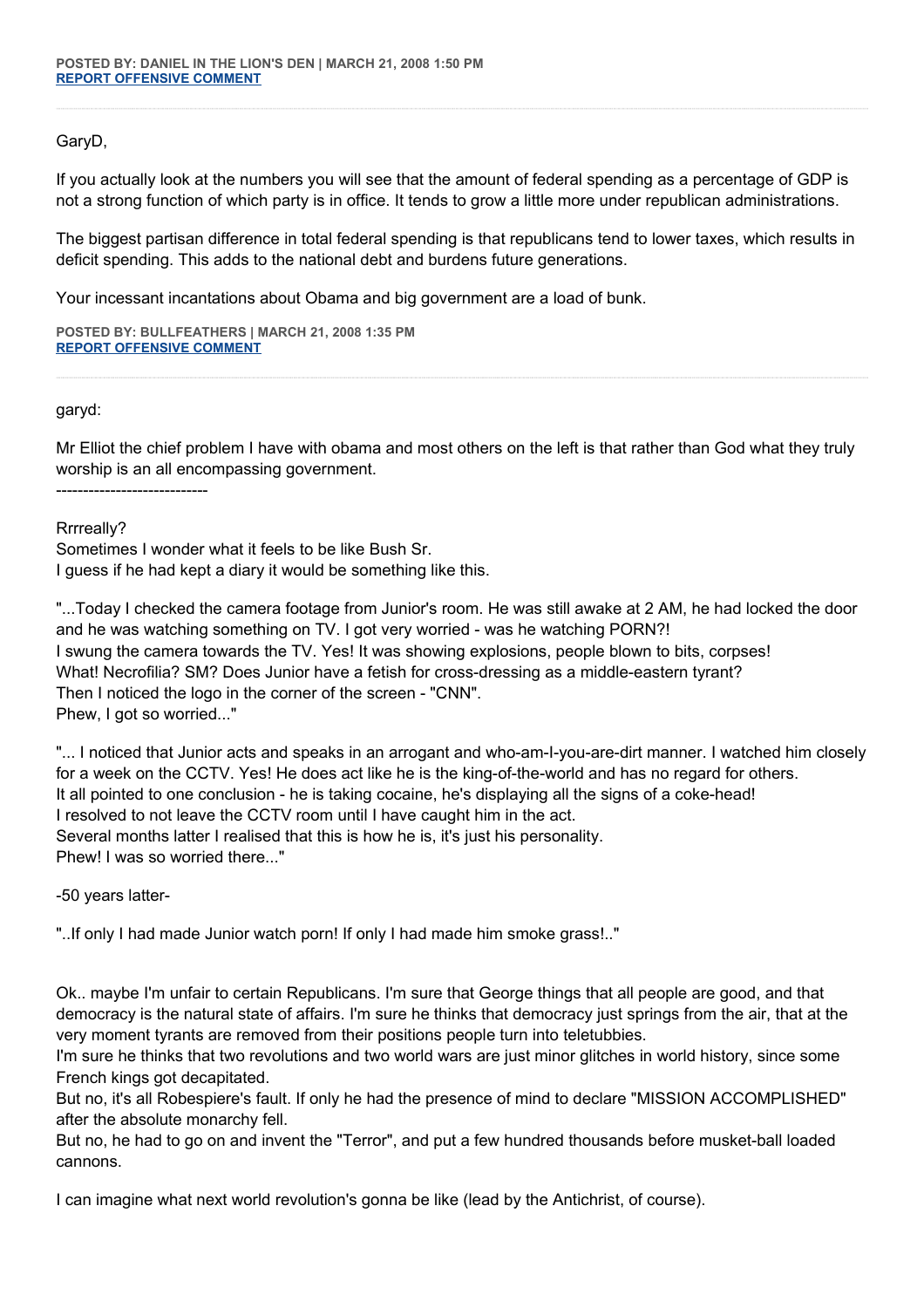"Ultimately there is no external cause of evil, but the evil that lives in people. Wars, death, tyranny - gods don't do these things, people do.

Now that this wisdom has been universally accepted we are all free. Free from dehumanizing others, from blaming them for our sins, from persecuting other human being that are no different than us.

Now that we are all brothers, we have rebuilt paradise. We no longer kill other human beings and call it "patriotic war". We don't imprison people in the boundaries of virtual prisons and call it "nation-states".

But we must be eternally vigilant and watchful, lest we let the snake back in! We must have zero tolerance for those who erect valls between us - all humans, all mankind.

Ve must confront ze evil alien minds from Alpha Centauri!

Yes, zere are those who pose as humans, but are actually alien shapeshifters, zat live among us wiz one goal to divide us against ourselves!

Yes, zey look and act like ordinary human beings, zey have families and jobs, but zey are actually alien monsters.

But rest asured, sleep vel! Ve have identified ze evil aliens, using top of the state technology.

Ve have taken ze necesary measures to make zem disapear in ze middle auf ze night and shiped zem to special centers on sikrit islands. Zere, ve have designed a system of to make zem admit zey are aliens, and make zem stop pozing as humans.

Ze future iz very bright!

**POSTED BY: KYLE | MARCH 21, 2008 1:08 PM [REPORT OFFENSIVE COMMENT](mailto:blogs@washingtonpost.com?subject=On%20Faith%20Panelists%20Blog%20%20%7C%20%20Kyle%20%20%7C%20%20How%20to%20Hate%20Your%20Parents%20and%20Country%20%20%7C%20%202850767&body=%0D%0D%0D%0D%0D================%0D?__mode=view%26_type=comment%26id=2850767%26blog_id=618)**

Dear Dr Elliott

I haven't checked in with you for awhile, and I must say I am a little suprised. Your comments on this whole thing are the most sensible that I have read or heard on the subject.

You are right.

Mark Twain said, "I don't want to attract attention, but I would like to be noticed."

Maybe Reverend Wright was just trying to be noticed. He has only attracted all this extra attention because a member of his congregation has become very famous.

**POSTED BY: DANIEL IN THE LION'S DEN | MARCH 21, 2008 12:43 PM [REPORT OFFENSIVE COMMENT](mailto:blogs@washingtonpost.com?subject=On%20Faith%20Panelists%20Blog%20%20%7C%20%20Daniel%20in%20the%20Lion)**

Not necessarily viejita. The problem Pastor Wright is a part of is racial animosity. When you make excuses for hatred you only get more of it. And Black Liberation theology not only makes excuse for hatred it attempts to justify it. Frankly to my mind if you are preaching hatred and justifying same you are putting lies in the mouth of God and there is no sin in the Bible worse than that.

**POSTED BY: GARYD | MARCH 21, 2008 11:12 AM [REPORT OFFENSIVE COMMENT](mailto:blogs@washingtonpost.com?subject=On%20Faith%20Panelists%20Blog%20%20%7C%20%20garyd%20%20%7C%20%20How%20to%20Hate%20Your%20Parents%20and%20Country%20%20%7C%20%202850126&body=%0D%0D%0D%0D%0D================%0D?__mode=view%26_type=comment%26id=2850126%26blog_id=618)**

Gary D,

I respect that you may not want a president from the Democratic Party since that party has made it their mantra that government (using our tax money of course) is the answer to every problem. I've got some issues with that formulation myself.

Do you think that the social message of a preacher and community leader like Jeremiah Wright is part of the same problem? As much as I dislike some of the sound bites that I've been seeing, he seems to preach a pretty stringent message of personal responsibility.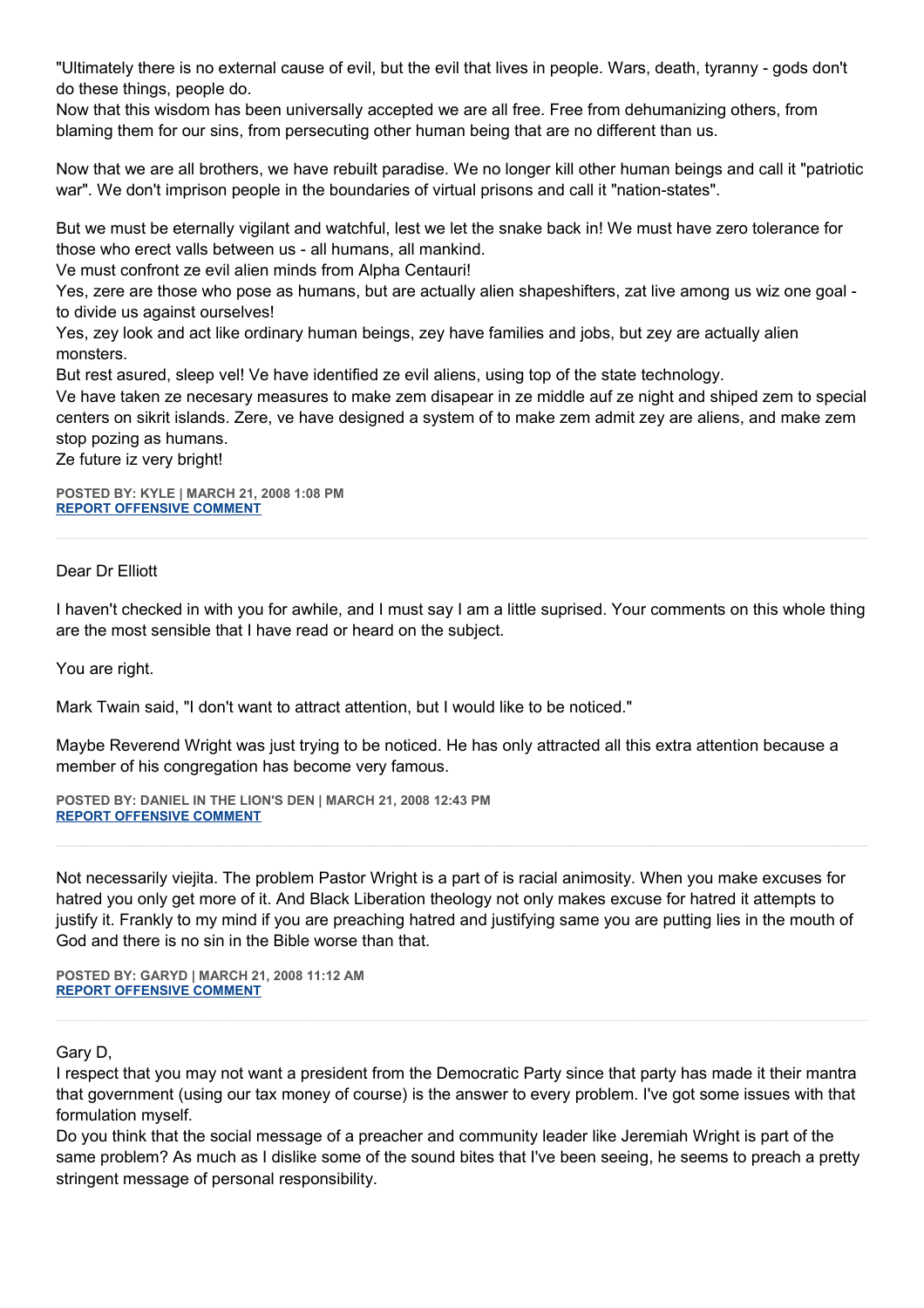Rafael, been to his web site?

No Dr. Charles what I mean to say is that if you want to get beyond what's left of the racial divide in this country (and that exists mostly in the minds of leftists and The Klan and assorted race baiters such as Al Sharpton, Jesse Jackson, and the trial lawyers in their \$3000 dollar suits and Gucci loafers who represent the current leadership of the NAACP and whose livelihood depends almost entirely on the perception that white racism still exist in some meaningful way) Then you've got to stop the cycle of hate and you can't do that by making excuses for the haters.

**POSTED BY: GARYD | MARCH 20, 2008 11:20 PM [REPORT OFFENSIVE COMMENT](mailto:blogs@washingtonpost.com?subject=On%20Faith%20Panelists%20Blog%20%20%7C%20%20garyd%20%20%7C%20%20How%20to%20Hate%20Your%20Parents%20and%20Country%20%20%7C%20%202844492&body=%0D%0D%0D%0D%0D================%0D?__mode=view%26_type=comment%26id=2844492%26blog_id=618)**

GaryD, kindly show us where he is preaching "the Mantra of Socialized health care." Apparently you have no idea what his policy statements say.

**POSTED BY: RAFAEL | MARCH 20, 2008 8:09 PM [REPORT OFFENSIVE COMMENT](mailto:blogs@washingtonpost.com?subject=On%20Faith%20Panelists%20Blog%20%20%7C%20%20rafael%20%20%7C%20%20How%20to%20Hate%20Your%20Parents%20and%20Country%20%20%7C%20%202842960&body=%0D%0D%0D%0D%0D================%0D?__mode=view%26_type=comment%26id=2842960%26blog_id=618)**

I hardly know where to begin so I'll start at the end and work backwards. That way I can be forward looking.

You said, "5. Rightly, Obama dissociated himself from the Wright clips without dissociating himself from a man of high significance in his life – a significance he compared with that of blood-relatives."

If I thought that was so I could not vote for him. At present I'll continue to believe he's doing the mandatory bornagain hypocrisy required for all elected officials. Your #6. may cure that hypocrisy thing but not yet.

4. Our father - fertility god which art in heaven - the domain of the gods hallowed be thy name - oops! that's the sun god, (horning in on fertility god's act?) thy kingdom come - come on down daddy, Amenophis IV thy will be done - or else on earth as it is in heaven - you're the big boss up there and here too give us this day our daily bread - ditty cup in hand and get in line

"The Lord's Prayer" was authored by the would be Pharaoh, Amenophis IV so it has great significance today. Just wait until the government puts it into effect then we can all grab our ditty cups and get in line.

3. Yep, they barfed on what Amen said alright. Don't you imagine they had difficulty reading it?

2. Fire gets attention? **<http://www.hoax-buster.org/sellyoursoul>** Is there a fire more attention getting than that from which hell is made? Would that be the same kind of fire in which lived the supernatural being Moses had a little conversation with to become the most important person that ever lived?

Have you no fear of God? Time to celebrate the sacrificing of the son of God so your sins can be forgiven. Sacrifices to a God would seem to be in order but God's son? Don't forget about that fire and don't say you weren't warned.

1. 1935? Learning how to do those "fire and brimstone" sermons? What goes around comes around the footballer say. Good luck to you and all who faith that was God in the burning bush.

**POSTED BY: BGONE | MARCH 20, 2008 6:53 PM [REPORT OFFENSIVE COMMENT](mailto:blogs@washingtonpost.com?subject=On%20Faith%20Panelists%20Blog%20%20%7C%20%20BGone%20%20%7C%20%20How%20to%20Hate%20Your%20Parents%20and%20Country%20%20%7C%20%202842331&body=%0D%0D%0D%0D%0D================%0D?__mode=view%26_type=comment%26id=2842331%26blog_id=618)**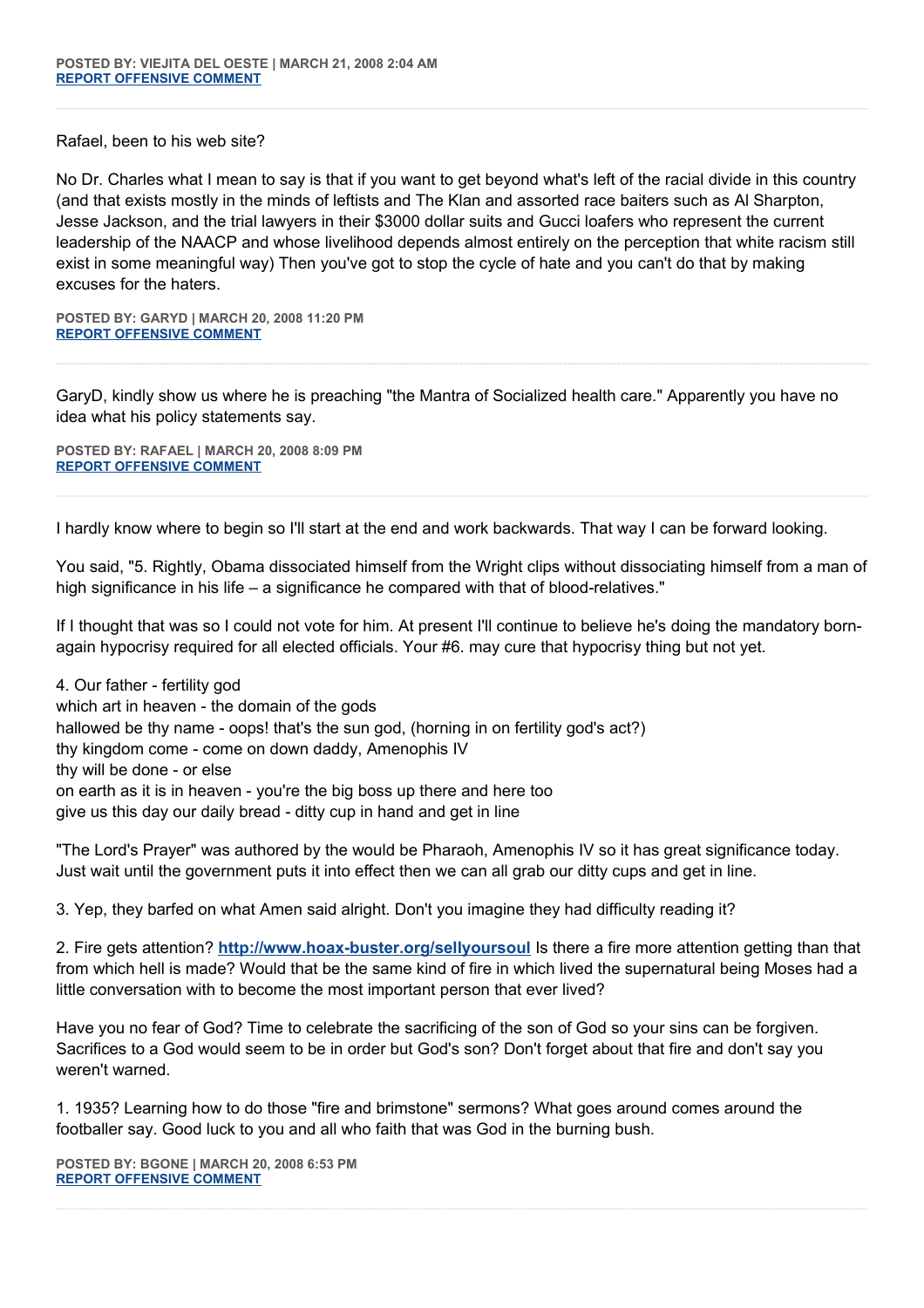### garyd:

He did not and should not have dumped him for votes he could have and should have dumped him because he is part of the problem in this country not part of the solution.

You mean to imply Obama did not know that the pastor will be PERCEIVED as a problem and exploited?? Even after the dropping polls?

I do give him credit for not artificially disowning. The rest of politics I am not sure.

\_\_\_\_\_\_\_\_\_\_\_\_\_\_\_\_\_\_\_\_\_\_\_\_\_\_\_\_\_\_\_\_\_\_\_\_\_\_\_\_\_\_\_\_\_\_\_\_\_\_\_

\_\_\_\_\_\_\_\_\_\_\_\_\_\_\_\_\_\_\_\_\_\_\_\_\_\_\_\_\_\_\_\_\_\_\_\_\_\_\_\_\_\_\_\_\_\_\_\_\_\_

**POSTED BY: DR CHARLES | MARCH 20, 2008 6:07 PM [REPORT OFFENSIVE COMMENT](mailto:blogs@washingtonpost.com?subject=On%20Faith%20Panelists%20Blog%20%20%7C%20%20Dr%20Charles%20%20%7C%20%20How%20to%20Hate%20Your%20Parents%20and%20Country%20%20%7C%20%202841947&body=%0D%0D%0D%0D%0D================%0D?__mode=view%26_type=comment%26id=2841947%26blog_id=618)**

He did not and should not have dumped him for votes he could have and should have dumped him because he is part of the problem in this country not part of the solution.

**POSTED BY: GARYD | MARCH 20, 2008 5:15 PM [REPORT OFFENSIVE COMMENT](mailto:blogs@washingtonpost.com?subject=On%20Faith%20Panelists%20Blog%20%20%7C%20%20garyd%20%20%7C%20%20How%20to%20Hate%20Your%20Parents%20and%20Country%20%20%7C%20%202841524&body=%0D%0D%0D%0D%0D================%0D?__mode=view%26_type=comment%26id=2841524%26blog_id=618)**

Dear james

Obama might have other issues but this is unfortunate over-reaction. He at least did not dump the pastor for votes. May the lord give us wisdom to really see the truth.

umm Dr Charles- Obama and Wright can think and say whatever they like. Many Americans will NOT want Obama as their president or Wright as their president's spiritual mentor..

**POSTED BY: DR CHARLES | MARCH 20, 2008 4:41 PM [REPORT OFFENSIVE COMMENT](mailto:blogs@washingtonpost.com?subject=On%20Faith%20Panelists%20Blog%20%20%7C%20%20Dr%20Charles%20%20%7C%20%20How%20to%20Hate%20Your%20Parents%20and%20Country%20%20%7C%20%202841238&body=%0D%0D%0D%0D%0D================%0D?__mode=view%26_type=comment%26id=2841238%26blog_id=618)**

 $\mathcal{L}_\text{max}$  , and the contract of the contract of the contract of the contract of the contract of the contract of the contract of the contract of the contract of the contract of the contract of the contract of the contr

 $\mathcal{L}_\text{max}$  , and the contract of the contract of the contract of the contract of the contract of the contract of the contract of the contract of the contract of the contract of the contract of the contract of the contr

umm Dr Charles- Obama and Wright can think and say whatever they like. Many Americans will NOT want Obama as their president or Wright as their president's spiritual mentor..

**POSTED BY: JAMES | MARCH 20, 2008 4:33 PM [REPORT OFFENSIVE COMMENT](mailto:blogs@washingtonpost.com?subject=On%20Faith%20Panelists%20Blog%20%20%7C%20%20james%20%20%7C%20%20How%20to%20Hate%20Your%20Parents%20and%20Country%20%20%7C%20%202841161&body=%0D%0D%0D%0D%0D================%0D?__mode=view%26_type=comment%26id=2841161%26blog_id=618)**

Dear james: The argument seems to be 1) Jeremiah Wright completely is aware and subscribes to James Cone 2) Obama completely is aware of and subscribes to Jeremiah Wright

Thus, Obama needs to be punished.

This way we can CRIMINALIZE many Americans. This does disservice to America

**POSTED BY: DR CHARLES | MARCH 20, 2008 4:25 PM [REPORT OFFENSIVE COMMENT](mailto:blogs@washingtonpost.com?subject=On%20Faith%20Panelists%20Blog%20%20%7C%20%20Dr%20Charles%20%20%7C%20%20How%20to%20Hate%20Your%20Parents%20and%20Country%20%20%7C%20%202841120&body=%0D%0D%0D%0D%0D================%0D?__mode=view%26_type=comment%26id=2841120%26blog_id=618)**

Jeremiah Wright says his ispiration comes from the Black Liberation Theology of James Cone:

Here are some of Cone's quotes:

"To be Christian is to be one of those whom God has chosen. God has chosen black people!" [Black Theology and Black Power, pp. 139-140].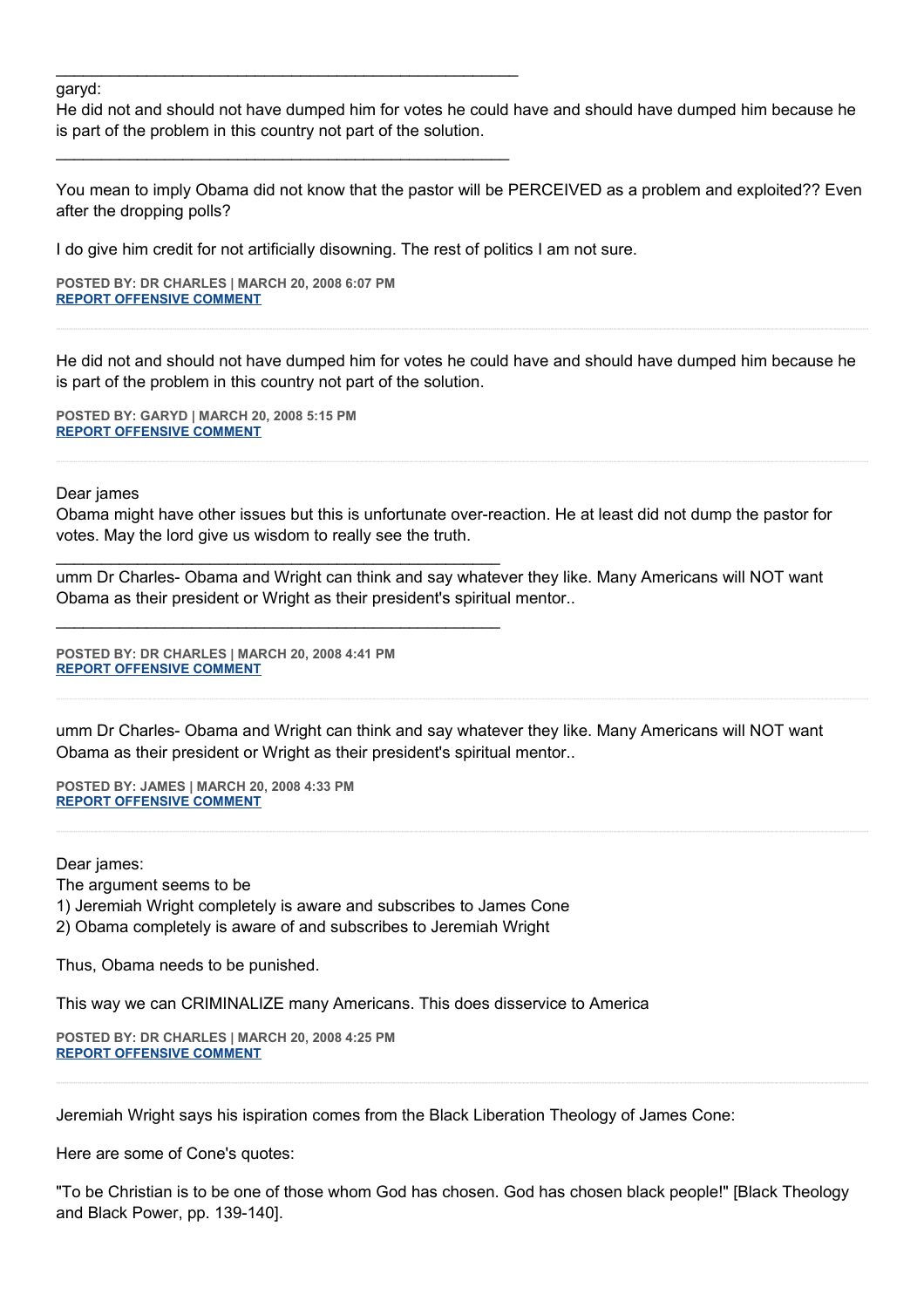"It is important to make a further distinction here among black hatred, black racism, and Black Power. Black hatred is the black man's strong aversion to white society. No black man living in white America can escape it...But the charge of black racism cannot be reconciled with the facts. While it is true that blacks do hate whites, black hatred is not racism. Racism, according to Webster, is 'the assumption that psychocultural traits and capacities are determined by biological race and that races differ decisively from one another, which is usually coupled with a belief in the inherent superiority of a particular race and its rights to dominance over others.' Where are the examples among blacks in which they sought to assert their right to dominance over others because of a belief in black superiority?...Black Power is an affirmation of the humanity of blacks in spite of white racism. It says that only blacks really know the extent of white oppression, and thus only blacks are prepared to risk all to be free." [Black Theology and Black Power, p. 14-16]

"All white men are responsible for white oppression. It is much too easy to say, "Racism is not my fault," or "I am not responsible for the country's inhumanity to the black man...But insofar as white do-gooders tolerate and sponsor racism in their educational institutions, their political, economic and social structures, their churches, and in every other aspect of American life, they are directly responsible for racism...Racism is possible because whites are indifferent to suffering and patient with cruelty. Karl Jaspers' description of metaphysical guilt is pertinent here. 'There exists among men, because they are men, a solidarity through which each shares responsibility for every injustice and every wrong committed in the world, and especially for crimes that are committed in his presence or of which he cannot be ignorant.' " [Black Theology and Black Power, p. 24]

"For the gospel proclaims that God is with us now, actively fighting the forces which would make man captive. And it is the task of theology and the Church to know where God is at work so that we can join him in this fight against evil. In America we know where the evil is. We know that men are shot and lynched. We know that men are crammed into ghettos...There is a constant battle between Christ and Satan, and it is going on now. If we make this message contemporaneous with our own life situation, what does Christ's defeat of Satan mean for us?...The demonic forces of racism are real for the black man. Theologically, Malcolm X was not far wrong when he called the white man "the devil." The white structure of this American society, personified in every racist, must be at least part of what the New Testament meant by the demonic forces." [Black Theology and Black Power, pp. 39-41]

"Racism is a complete denial of the Incarnation and thus of Christianity...If there is any contemporary meaning of the Antichrist (or "the principalities and powers"), the white church seems to be a manifestation of it. It was the white "Christian" church which took the lead in establishing slavery as an institution and segregation as a pattern in society by sanctioning all-white congregations." [Black Theology and Black Power, p. 73]

"Black theology refuses to accept a God who is not identified totally with the goals of the black community. If God is not for us, if God is not against white racists, then he is a murderer, and we had better kill him. The task of black theology is to kill gods that do not belong to the black community." [A Black Theology of Liberation, p. 27]

"Black theology cannot accept a view of God which does not represent God as being for oppressed blacks and thus against white oppressors. Living in a world of white oppressors, blacks have no time for a neutral God. The brutalities are too great and the pain too severe, and this means we must know where God is and what God is doing in the revolution. There is no use for a God who loves white oppressors the same as oppressed blacks. We have had too much of white love, the love that tells blacks to turn the other cheek and go the second mile. What we need is the divine love as expressed in black power, which is the power of blacks to destroy their oppressors, here and now, by any means at their disposal. Unless God is participating in this holy activity, we must reject God's love." [A Black Theology of Liberation, p. 70]

This is moving all over the internet via emails. Any rational person can see this is against the teachings of Christ.

I'm sorry, Willis E. Elliot.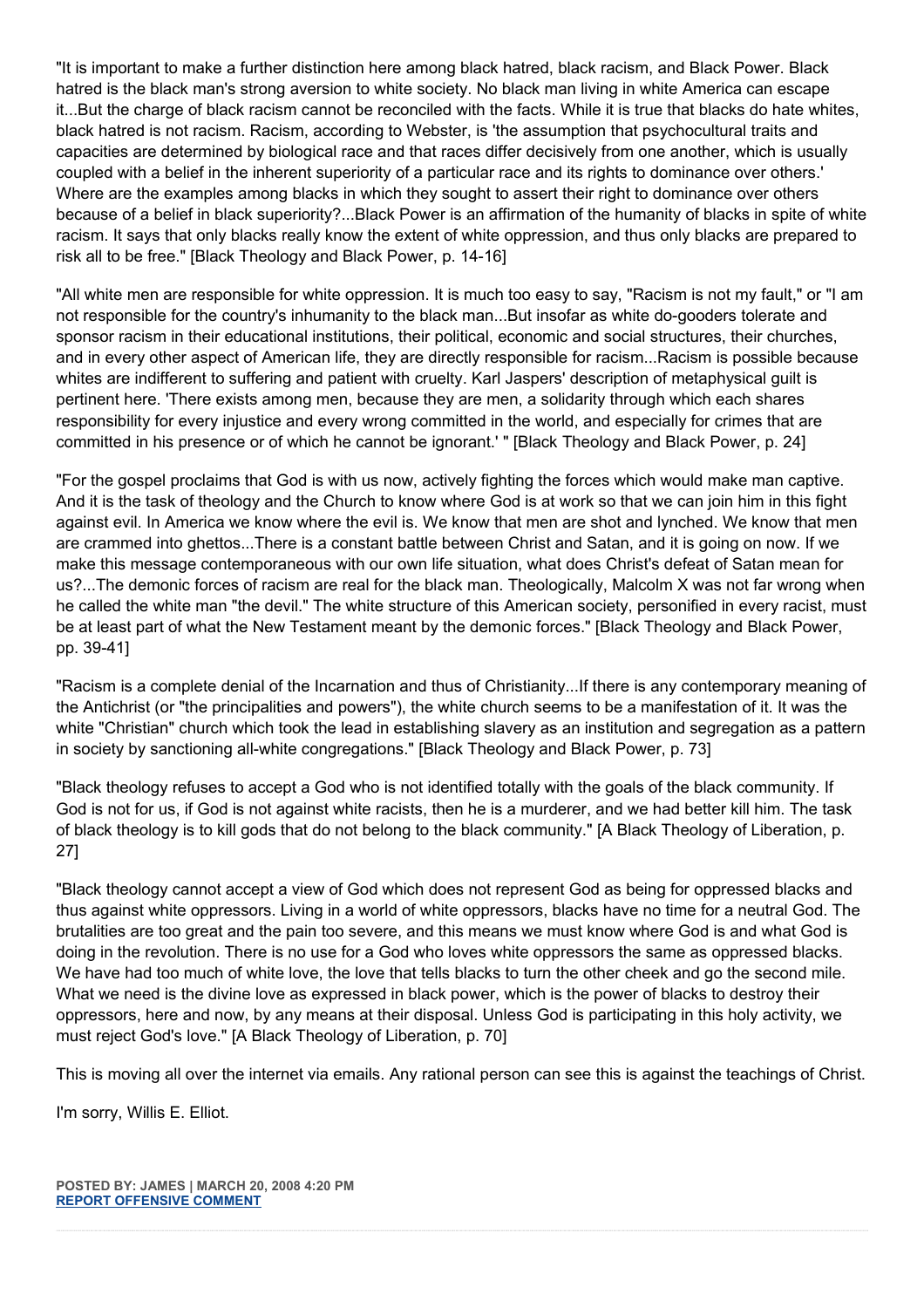They are having a difficult time sir largely because we have a huge government Bureaucracy which including state federal and local aggregates more than 15% of the work force and spend more money in a day than Bill Gates makes in a year.

**POSTED BY: GARYD | MARCH 20, 2008 3:53 PM [REPORT OFFENSIVE COMMENT](mailto:blogs@washingtonpost.com?subject=On%20Faith%20Panelists%20Blog%20%20%7C%20%20garyd%20%20%7C%20%20How%20to%20Hate%20Your%20Parents%20and%20Country%20%20%7C%20%202840883&body=%0D%0D%0D%0D%0D================%0D?__mode=view%26_type=comment%26id=2840883%26blog_id=618)**

No Jewish authorities at the time of Jesus? Ummm.... then who was Herod? Who were the Sanhedrin, the Pharisees, Sadducees, etc.? Israel was a client kingdom of Rome at the time of Jesus. They had their own government, but paid tribute to Rome, and there was a Roman military presence located there. That's why Herod - who couldn't find anything to try Jesus for - turned him over to the Roman authorities, who put him on trial for fomenting sedition against Roman rule. 20+ years of getting my butt dragged to Mass on Good Friday taught me that!

**POSTED BY: ATHENA | MARCH 20, 2008 2:48 PM [REPORT OFFENSIVE COMMENT](mailto:blogs@washingtonpost.com?subject=On%20Faith%20Panelists%20Blog%20%20%7C%20%20Athena%20%20%7C%20%20How%20to%20Hate%20Your%20Parents%20and%20Country%20%20%7C%20%202840311&body=%0D%0D%0D%0D%0D================%0D?__mode=view%26_type=comment%26id=2840311%26blog_id=618)**

Thanks for honesty and wisdom. People can be easily hijacked by basic instincts and that is what other so called "religious" leaders are doing. HATE is worse than LUST, yes it is.

I am surprised jewish priests are not known to some of the readers here ( JEFF).

I did not see that Obama is trying to socialize medicine. However, many middle/ lower-middle class white folks are having hard enough time with existing system.

**POSTED BY: DR CHARLES | MARCH 20, 2008 12:36 PM [REPORT OFFENSIVE COMMENT](mailto:blogs@washingtonpost.com?subject=On%20Faith%20Panelists%20Blog%20%20%7C%20%20Dr%20Charles%20%20%7C%20%20How%20to%20Hate%20Your%20Parents%20and%20Country%20%20%7C%20%202839270&body=%0D%0D%0D%0D%0D================%0D?__mode=view%26_type=comment%26id=2839270%26blog_id=618)**

But he preaches the Mantra of Socialized health care, and dozens of other big government programs that make success or for that matter just getting by difficult for the average joe.

And the Mantra is yes we can elect him and have a much larger more intrusivve government.

**POSTED BY: GARYD | MARCH 20, 2008 12:12 PM [REPORT OFFENSIVE COMMENT](mailto:blogs@washingtonpost.com?subject=On%20Faith%20Panelists%20Blog%20%20%7C%20%20garyd%20%20%7C%20%20How%20to%20Hate%20Your%20Parents%20and%20Country%20%20%7C%20%202839084&body=%0D%0D%0D%0D%0D================%0D?__mode=view%26_type=comment%26id=2839084%26blog_id=618)**

Rev. Elliot: "Jewish Authorities" in the time of Jesus? Whom are you referring to? At the time, there were no Jewish Authorities. Methinks your biases are showing.

**POSTED BY: JEFF | MARCH 20, 2008 12:03 PM [REPORT OFFENSIVE COMMENT](mailto:blogs@washingtonpost.com?subject=On%20Faith%20Panelists%20Blog%20%20%7C%20%20Jeff%20%20%7C%20%20How%20to%20Hate%20Your%20Parents%20and%20Country%20%20%7C%20%202839015&body=%0D%0D%0D%0D%0D================%0D?__mode=view%26_type=comment%26id=2839015%26blog_id=618)**

Rev. Elliott - thank you for your words. I think that people who have not been in the pulpit (or, in the case of a Wiccan Priest/ess, leading a circle for a large group) don't realize that sometimes things just overtake you. I mean, would I really want someone taking a video of me off on a rant and posting it on YouTube? I don't agree with some of the positions that some prominent Pagan leaders have taken over the years, but that doesn't make me want to leave my chosen path.

In 12-step programs, they have a saying: "take what you like and leave the rest." Obviously that is what Obama did. He embraced what he liked of TUCC, and ignored the rest. Yeah, he probably rolled his eyes, or said, "hey, Rev, that was a little over-the-top" when he talked to Rev. Wright after the service. Unlike a lot of other people posting here, I actually went out to the TUCC website and read what they were about. Seems like a cool place. If they're keeping kids off the streets and away from gangs and drugs, good on 'em!